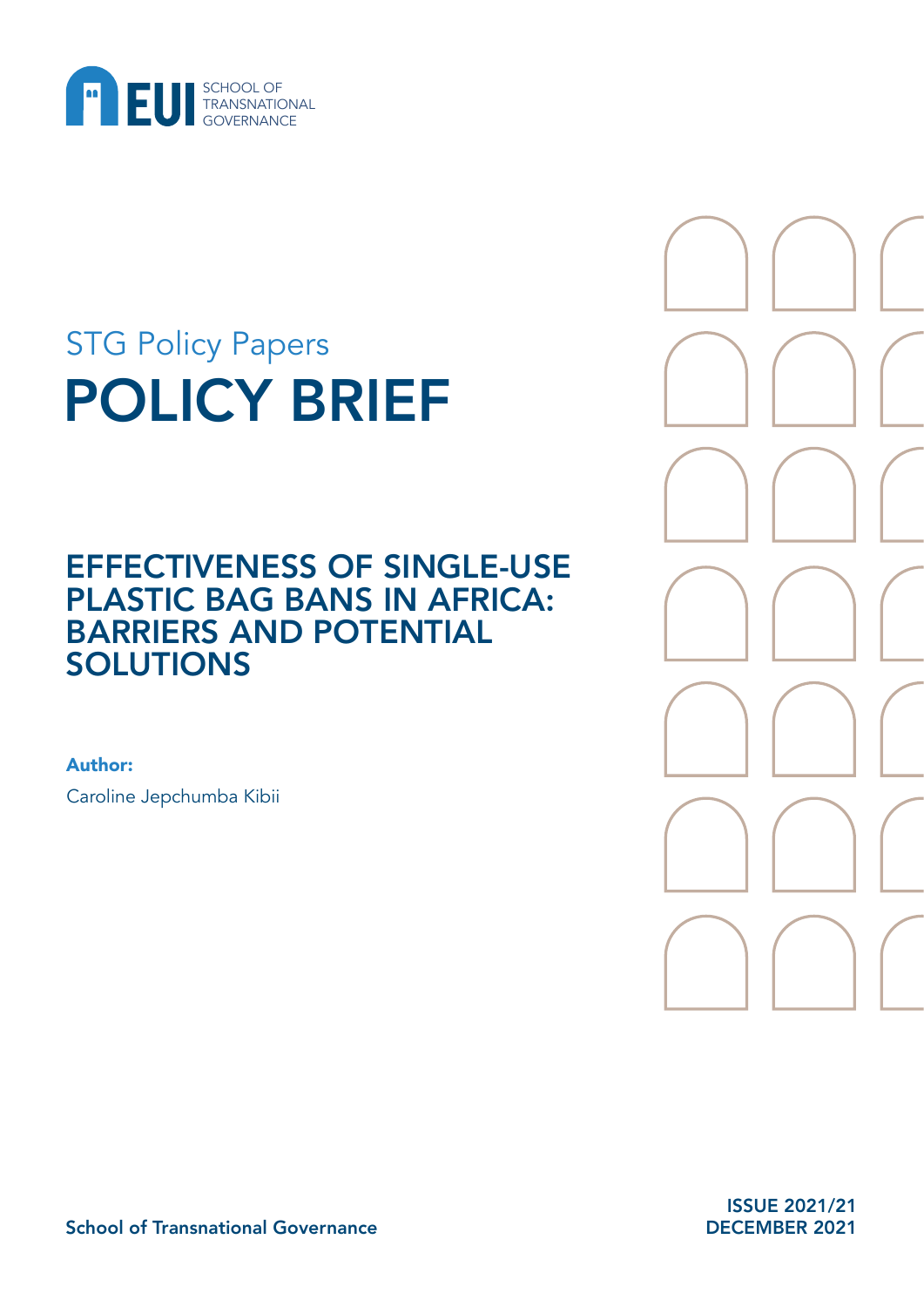

## EXECUTIVE SUMMARY

In an attempt to reduce plastic pollution, African countries began by eradicating single-use plastic bags by developing policies and regulations prohibiting their manufacture, distribution, importation, or usage outrightly or partially. Bans were introduced to eliminate the bags entirely from the market chains; however, they faced several obstacles. This policy brief discusses the barriers hindering the effectiveness of the single-use plastic bag bans in Africa and proposes potential actions to counter the impediments. The brief is informed by insights from discussions held in September 2021 with high-level individuals composed of professors and experts from the European University Institute and beyond who have been involved in the formulation and implementation of plastic bag policies or have steered sustainable development beyond Africa. The author developed the recommendations based explicitly on the identified hindrances. The need to harmonise bag ban policies across the continent and engage in transboundary dialogues to address border porosity are some of the key recommendations.



#### Author acknowledgements:

#### Caroline Jepchumba Kibii | Policy Leader Fellow, EUI

The author wishes to thank and acknowledge Professor Judi Wakhungu (Kenyan ambassador to French Republic and former cabinet minister, ministry of environment and natural resources), Kenneth Amaeshi (Professor, EUI School of Transnational Governance and University of Edinburgh) and Emma Lees (Professor, EUI School of Transnational Governance) for sparing time for discussions and sharing insights leading to this brief.

Views expressed in this publication reflect the opinion of individual authors and not those of the European University Institute.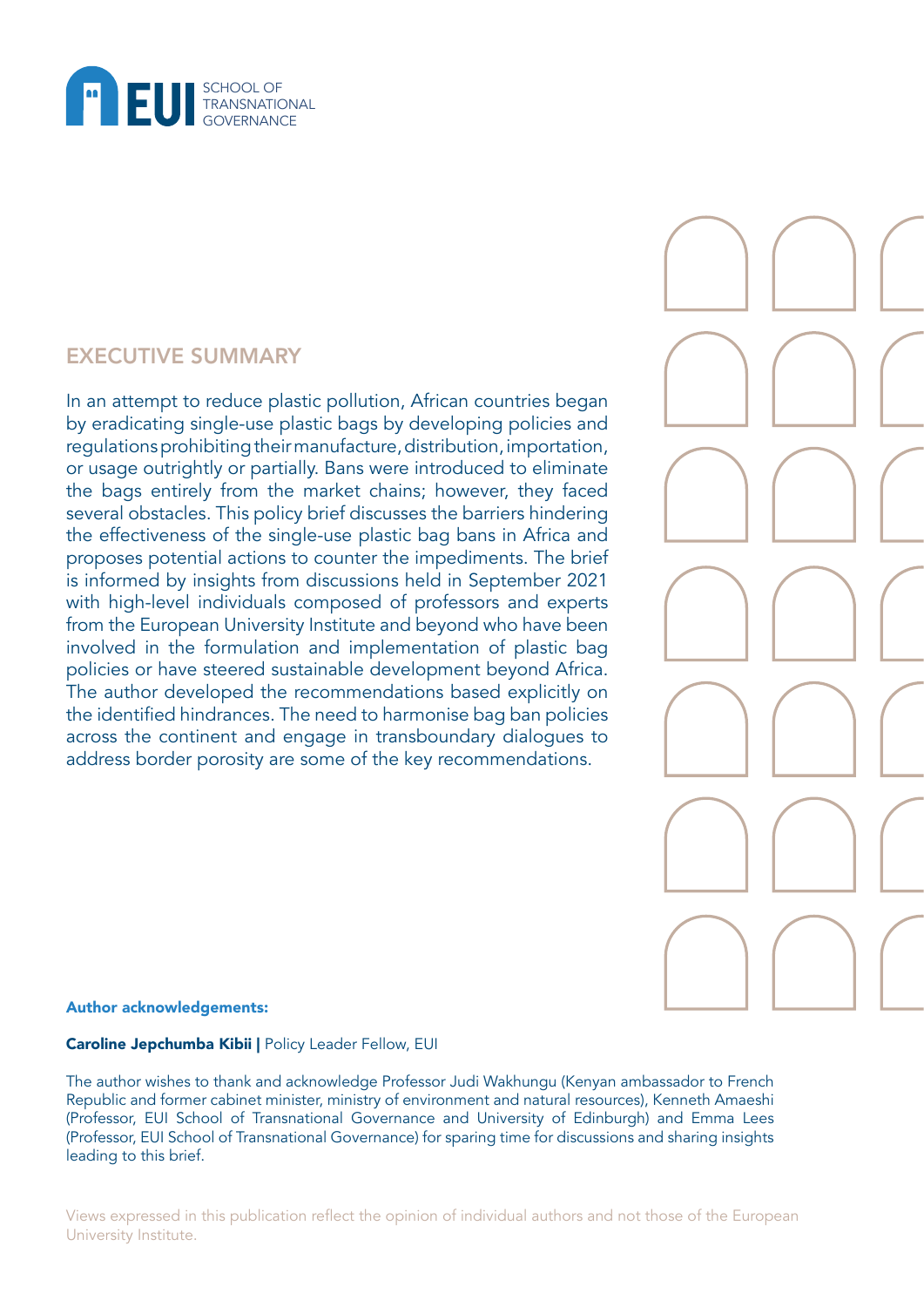## 1. INTRODUCTION

The last two decades have seen many countries globally introduce restrictions and complete or partial bans on manufacturing, importing, selling, or using single-use plastic bags. Countries have instituted policies and regulations governing the bags variedly; the thickness, degradability, and nature of the use of the bags are some aspects defining the policy dynamics. Africa is considered to be on the right track in eliminating plastic [bags;](https://wedocs.unep.org/bitstream/handle/20.500.11822/25869/ROA_May-June2018.pdf?isAllowed=y&sequence=1) 34 out of 54 countries have banned or regulated the manufacture and circulation of single-use plastic bags within their boundaries. However, the variation in scope of bans and implementation within the African continent has exposed deterrents that limit the attainment of the envisioned goal.

## 2. HINDRANCES TO EFFECTIVE IMPLEMENTATION OF SINGLE-USE PLASTIC BAG BANS

Some of the barriers complicating the enforcement of the plastic bag bans identified are listed below.

## 2.1. Border Porosity

Many countries in Africa are faced with widespread [smuggling of banned bags](https://www.unep.org/news-and-stories/story/how-smuggling-threatens-undermine-kenyas-plastic-bag-ban) into their territories. Most borders are porous, facilitating easy movement into and out of either country. Kenya, Rwanda, Morocco, and Cameroon are some countries whose bag bans are being threatened by illegal importation from neighbouring countries. Border porosity is believed to be a pressing obstacle that if governments do not create measures to address, it will be hard to realise the success of the bans. Rwanda, despite having an active, dedicated counter for luggage inspection for any banned plastic bag at every border, smugglers still find a way to sneak in the bags. Border porosity is not an individual country problem. It emerged from the discussions that countries sharing borders have to work out a joint strategy such that there is no movement of banned bags whatsoever. It also means that bordering countries must have similar policies and regulations.

## 2.2. Varying Policies, Regulations and **Exemptions**

The policies, regulations, and exemptions across the 34 African states that have banned or restricted single-use plastic bags vary. Each country developed its frameworks based on social, economic, political, and ecological statuses and pressures. Some countries have instituted outright bans on the manufacture, importation, use, and sale of plastic carrier bags, while others have banned plastic bags based on their thickness. Some countries have only [banned non-biodegradable plastic](https://nicholasinstitute.duke.edu/sites/default/files/plastics-policies/2419_TR_Final_Mali 2014 plastic bag ban.pdf)  [bags,](https://nicholasinstitute.duke.edu/sites/default/files/plastics-policies/2419_TR_Final_Mali 2014 plastic bag ban.pdf) and others, such as South Africa and Eswatini, applied [plastic bag tax and levy.](http://www.scielo.org.za/scielo.php?script=sci_arttext&pid=S1684-19992021000100001) Such variations coupled with border porosity hinder effective implementation of the bans in countries motivated to eliminate the bags from their value chains. Banning plastics less than a certain thickness means anything beyond the specified mark is legal and can be produced and distributed. This approach is a setback to many countries with contrary guidelines. The variations mean that what is considered illegal in one country is legal in another country.

Similarly, Africa is advancing the actualisation of the [African Continental Free Trade Area](https://openknowledge.worldbank.org/bitstream/handle/10986/34139/9781464815591.pdf), an agreement set to ease business operations, movement of people, custom regulations, and create favourable competition across the region. With the deal comes the prerequisite to meet other laws and policies specific to each signatory country. The divergent plastic regulations and bans on single-use plastic bags in the continent will likely complicate many companies' ability to operate. Free trading may facilitate easy entry of banned bags into either country if businesses fail to package and move their products according to countryspecific plastic bans weakening the policies.

#### 2.3. Noncompliance and opposition

Noncompliance emerged as a problem challenging the implementation of the bag ban. The banned plastic bags are back in circulation in some states powered by ready demand and supply. Increased noncompliance across the region exposes weak and inconsistent implementation. Individual countries could address the nonconformity if specific and well-defined regulations are developed. In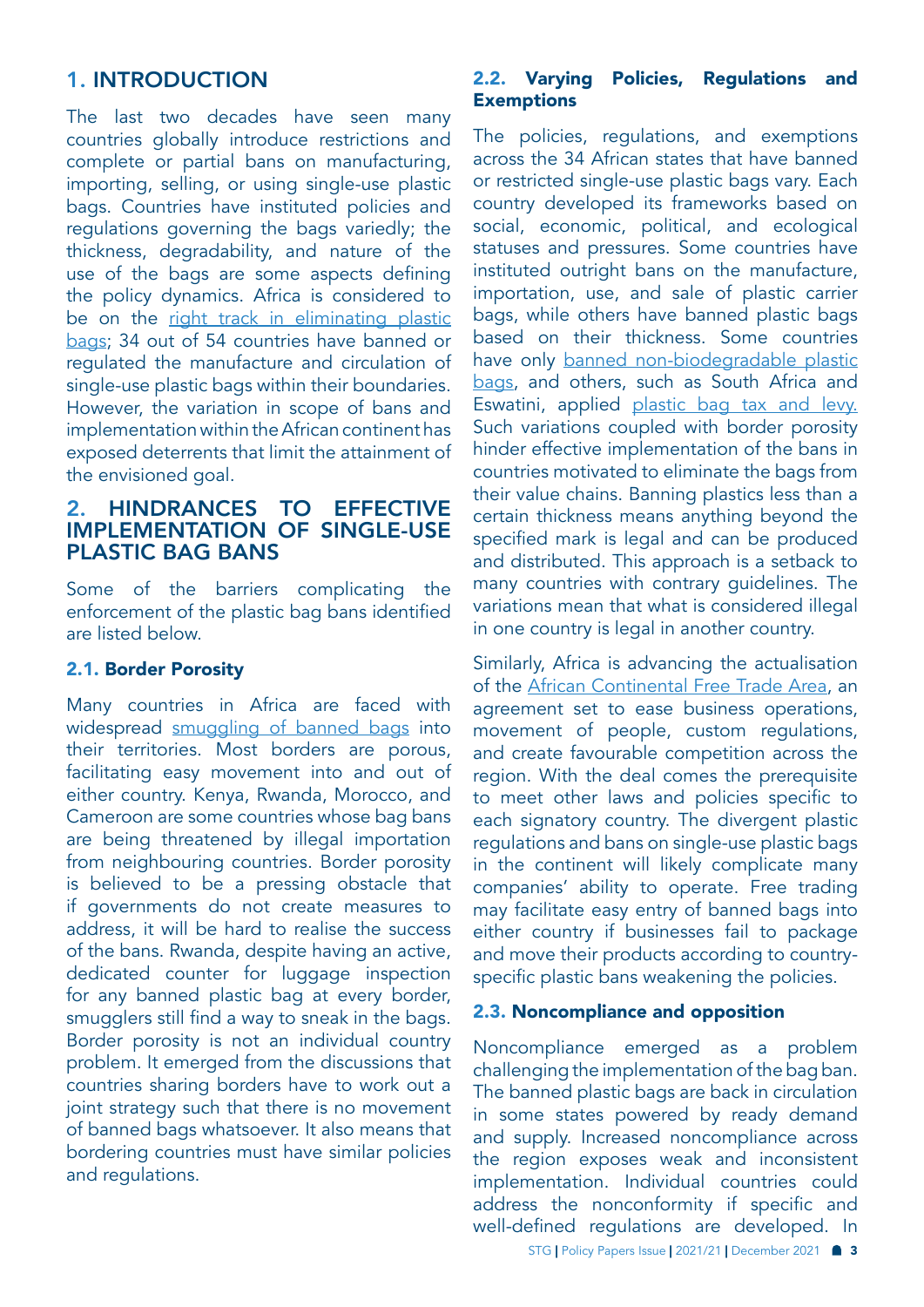addition, investing in progressive and strict implementation could mandate compliance by business entities and trigger behavioural change among the citizens. As highlighted in the previous subsection, border porosity promotes noncompliance in countries with weak implementation mechanisms and those with low priority to control what enters or leaves their territories.

The opposition of the bans and the scope of the policy were cited to driver noncompliance among individuals and business entities during the discussions. [Rwanda's 2004 ban](https://europa.eu/capacity4dev/file/107396/download?token=mcdVZI9q) on plastics targeting manufacturing, distribution, and usage demonstrated a one-sided solution; the consumers were not in the equation. Learning from experience, Rwanda used transformative initiatives such as the [Umuganda](https://www.no-burn.org/wp-content/uploads/Rwanda_A-global-leader-in-plastic-pollution-reduction_April-2021.pdf), a compulsory monthly community service day, to empower the citizens on environmental conservation, including the dangers of plastic bags to human health and the environment. The step taken by the Rwandan government is reflected in the outcome of the 2008 plastic bag ban. This mix of a top-down and bottom-up approach to shifting public minds to accept policies is crucial for all countries to realise success.

Awareness and comprehension of plastic policies were mentioned as significant influencers of compliance. Often, people fail to comply due to little understanding of the contents of the policy. Most of the enforcing agencies in Africa have invested few resources in educating the public on the dangers of plastics and solutions to adopt at an individual, communal or institutional level. This point is reinforced by limited access to affordable, quality, and acceptable alternatives due to insufficient information and a lack of guidelines on the alternative options the businesses can manufacture or supply to the market. Kenya, in 2019 was forced to [gazette a total ban on non](https://www.nema.go.ke/index.php?option=com_content&view=article&id=281:ban-on-manufacture-importation-supplydistribution-and-use-of-non-woven-polypropylene-bags-in-kenya&catid=2&Itemid=432)[woven polypropylene bags](https://www.nema.go.ke/index.php?option=com_content&view=article&id=281:ban-on-manufacture-importation-supplydistribution-and-use-of-non-woven-polypropylene-bags-in-kenya&catid=2&Itemid=432) that flooded the market immediately after the plastic bag ban policy took effect. Non-woven polypropylene bags are non-biodegradable and plastic. Despite the gazettement, the non-woven bags are still at large.

#### 2.4. Court injunctions and oppositions

Plastic bag bans in Africa have been delayed or overturned by court injunctions. For example, Kenya's ban was challenged at the high court [by the Kenya Association of Manufacturers](http://kenyalaw.org/caselaw/cases/view/155269) and human rights activist, which took almost ten months from when the ban came into effect until a verdict in favour of the ban was given. Before the 2017 ban, Kenya had encountered protests that weakened the [2005, 2007 and](https://journals.sagepub.com/doi/full/10.1177/2399654421994836)  [2011 plastic bag bans and regulations.](https://journals.sagepub.com/doi/full/10.1177/2399654421994836) Malawi's ban introduced in 2015 was overturned in 2016 [by the High court](https://www.mw.undp.org/content/malawi/en/home/presscenter/articles/2018/04/23/malawi--on-the-brink-of-momentous-change-on-plastic-pollution.html) after 14 plastic companies challenged the policy. It was until April 2019 that Malawi's Supreme court reinstated the ban. The arguments behind the rejection of the bans include; threats to livelihood sources, closure of plastic industries, loss of jobs, limited access to alternatives, short timeframe to transition, and lack of consultation. Policy-makers can avoid court injunctions by consulting widely.

#### 2.5. Wavering implementation

Despite many countries declaring action against single-use plastic bags, implementation of the policies has been inconsistent over time. Even with regulations detailing the steps to eradicate the banned bags and outlining the actions to be taken should an individual or a company contravene the policy, enforcement remains erratic in most countries. The wavering implementation can be attributed to the following reasons;

- 1. lack of coordination with other sectors
- 2. business pressures
- 3. unavailability of eco-friendly alternatives
- 4. lack of regulations
- 5. lack of political goodwill
- 6. limited resources, and
- 7. hierarchy of needs

Interdepartmental and interagency collaboration in enforcing the ban is lacking across the region, creating a single-entity execution scenario. For instance, Kenya's plastic [bag ban](https://www.nema.go.ke/index.php?option=com_content&view=article&id=102&Itemid=121) is under the National Environment Management Authority (NEMA) jurisdiction, which is the principal government instrument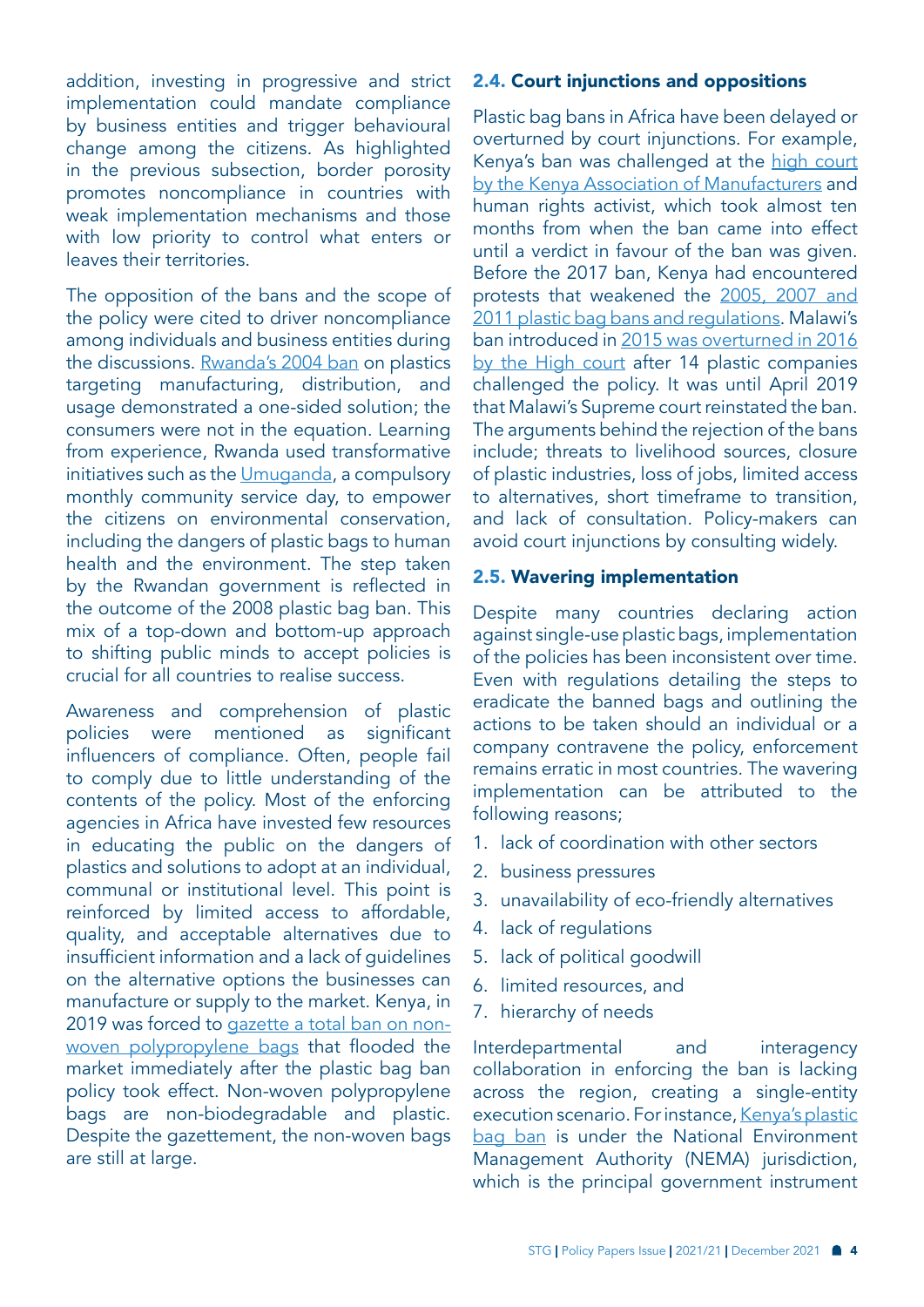executing environment-related policies. It would be expected that NEMA being a government instrument, has enough resources to implement the policies seamlessly; that is not the case. NEMA needs to work with other departments such as health, human resources, standardisation bureaus, the association of manufacturers, border control, and the law enforcers. For example, the agricultural and health sectors that use single-use plastic bags for packaging should have been widely engaged to strengthen enforcement. The lack of eco-friendly alternatives puts the policy in jeopardy, making implementation a challenge; limited access to the substitutes encourages smuggling, which is a huge stumbling block for the enforcing agency.

The hierarchy of needs in Africa differs from that of the developed world, and countries within the region are at different levels of [development.](https://www.worldbank.org/en/region/afr/overview) Many countries are working to grow their economies and provide basic needs for their people. This is one of the reasons hindering strict enforcement of plastic bag ban policies for fear of risking the jobs of thousands of people. Sub-Saharan Africa accounts for about [63% of the global poor](https://blogs.worldbank.org/opendata/where-extreme-poor-live) population. In simple terms, the priority of such a population is to meet its basic needs, eventually swaying the commitment of governments to execute policies as required.

## 2.6. Unattainable policies

Setting unrealistic goals is a serious challenge affecting the attainment of the primary objective of the single-use plastic bag bans in Africa. Policy-makers have designed policies that cannot match the present social and economic conditions of their countries. Unrealistic goals are challenging to implement, explaining why some bag bans and restrictions collapse as soon as they come into effect. Arguments presented in courts by individuals and entities that petitioned their governments against bag bans cited [stipulations that tend to curtail](http://kenyalaw.org/caselaw/cases/view/155269)  [socioeconomic progress](http://kenyalaw.org/caselaw/cases/view/155269) instead of providing enabling grounds for the transition from plastic to biodegradable, durable, reusable, and recyclable items.

## 3. POTENTIAL ACTIONS TO COUNTER THE BARRIERS

Several actions have been proposed for adoption to counter the barriers to effectiveness of the bans.

## 3.1. Harmonise the policies

Emphasis on uniform policies and regulations governing single-use plastic bags across the continent is crucial if countries are to meet the intended objective of bans. All government leaders and the relevant departments or ministries in consultation with other stakeholders should convene, guided by existing countryspecific policies, to coin rules and regulations that serve the entire continent. This should be approached from a regional level (as per regional economic communities) which will, in turn, inform the continental policies under African Union's oversight. Harmonised policies reduce obstacles to intercountry trading and enable businesses to design products that meet the stipulated guidelines under the joint policy.

## 3.2. Transboundary Dialogues

Fighting border porosity requires adjoining countries to come up with standard solutions and implement them in unison. Neighbouring countries should assemble, identity the underlying issues, and design realistic strategies meeting the interests of both parties; 1) set up dedicated offices for inspecting persons and luggage moving in and out of either country, specifically for banned plastic bags, 2) avail alternatives to the banned bags, 3) impose huge fines to those smuggling plastic bags meant for sale or distribution, 4) train border officials to be able to identify banned and exempted plastic bags.

## 3.3. Complete ban over taxes and levies

Mandatory taxes or levies is a short-term solution that does not stop the production and distribution of single-use plastic bags. In fact, it burdens the consumers as the producers will transfer the cost by increasing the unit prices of every bag. If not implemented well, the use of taxes and levies is bound to collapse like in the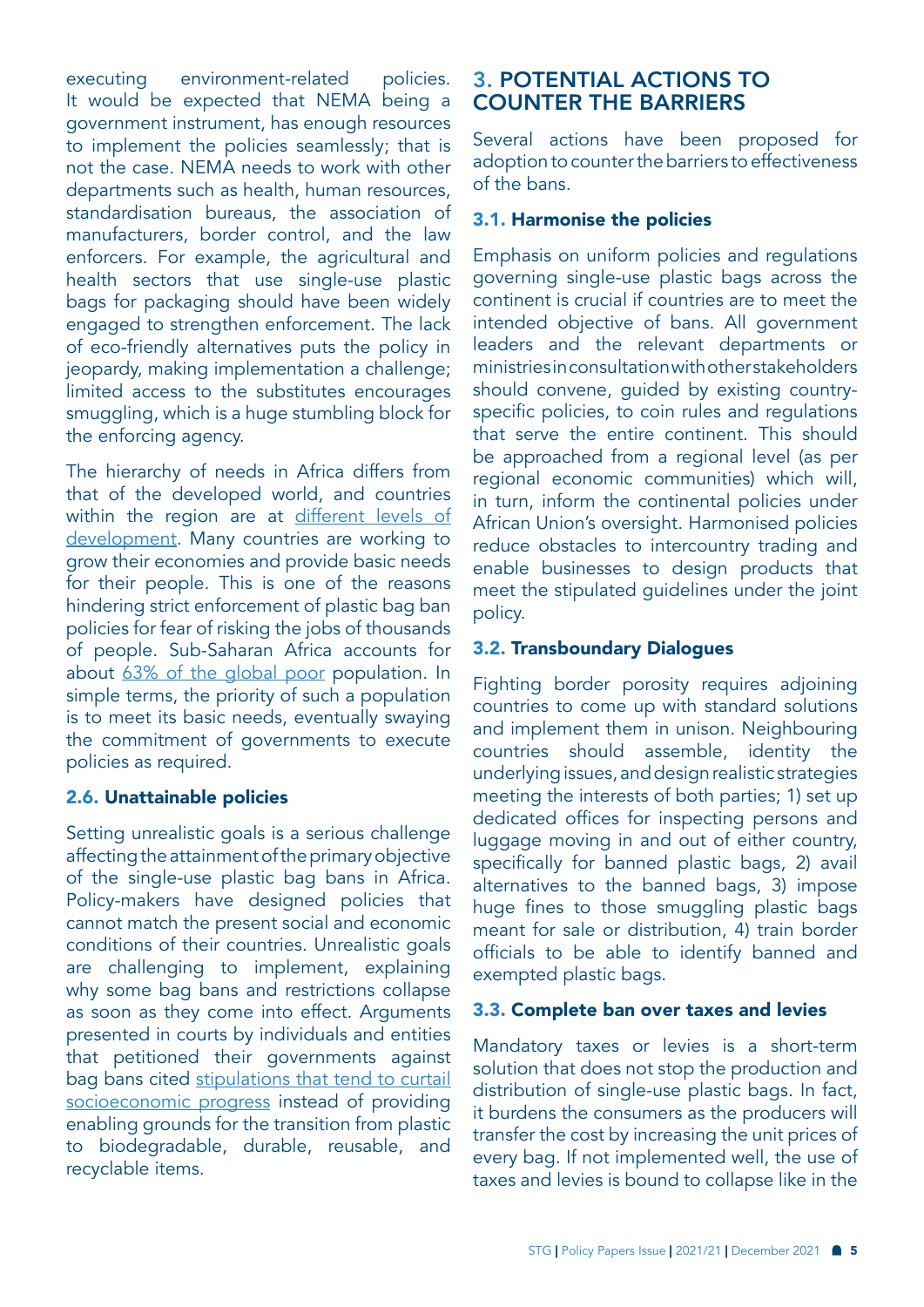case of Eswatini; hence, African governments and policy-makers should focus on introducing complete bans to eliminate the single-use plastic bags right from the source. Similarly, complete bans will cushion consumers and producers from the possibility of double taxation.

## 3.4. Determine eco-friendly alternatives to be produced and distributed in the market

One of the reasons plastic bag bans fail is the lack of informed and predefined alternatives. Implementing agencies should work with research institutions and the manufacturing sector to design, test, and advise on the alternative options that do not cause more harm to the environment. The manufacturing industry should be mandated to indicate the raw materials and the percentage of recycled ingredients used on their products. This strategy will reduce the impact of plastic packaging bags on nature, given that some consumers tend to turn them into carrier bags.

## 3.5. Stakeholder engagement

Effective implementation of plastic bag bans is impossible without consulting different stakeholders. At the county or country level, minimising the possibility of court injunctions while encouraging collaborative enforcement and citizen responsibility, it is prudent for policy-makers to consult broadly at every stage, from formulation to the execution phases. Open channels of communication should be facilitated where the bottom-up approach is valued in equal measure as the top-down approach. Seeking the public's views during inception and amendment stages arouses a sense of ownership, making execution seamless. Not to be left out are the association of manufacturers and lobby groups whose position and thoughts significantly impact the effectiveness of plastic bans or policies. Other sectors such as agrochemicals, health, bakeries, and agriculture, whose operations heavily rely on plastic packaging, should be engaged to guide the best approaches to adopt, leading to a win-win scenario. The youth, waste pickers, and recycling companies have been at the

forefront of managing plastic waste, including single-use plastics at the disposal stage; their comments, views, and opinions should be downplayed. The thoughts of the civil societies and non-governmental organisations aligned to environmental conservation and climate change need to be considered; most of them have been creating awareness at the grassroots and community levels as well as supporting groups championing sustainability.

## 3.6. Intentional awareness creation

The public drives the demand for banned bags up or down; a population that is aware of the detrimental impacts of plastic bags on the environment and their health increases their adherence to related laws and regulations. Governments in Africa should intensify awareness creation and be intentional by ensuring that the larger population understands the contents of the plastic bans and the overall benefits of complying. Informational campaigns and the media should be used to empower the public, especially in the marginalised and rural areas. The jargon used to communicate policies and regulations should be simplified during awareness forums for the illiterate or semiliterate population to comprehend.

## 3.7. Emphasise behavioural change

Emphasis should be on triggering behavioural change among the citizens. The power of transformed attitudes towards policy change should not be ignored. Stimulating positive attitudes will, in turn, alter consumer patterns resulting in reduced production and demand for plastic bags, both banned, regulated, or unrestricted.

## 3.8. Integrate Circularity

[A circular economy](https://ec.europa.eu/jrc/en/research-topic/waste-and-recycling) in waste management needs to be at the centre of slowing down plastic production at the source. Circularity, which is a stepping stone towards sustainable development, will ensure no resource is wasted, plastics are eradicated from the value chain, and will invoke positive attitudes on producers and consumers. In this case, circularity has to be integrated at the conception and design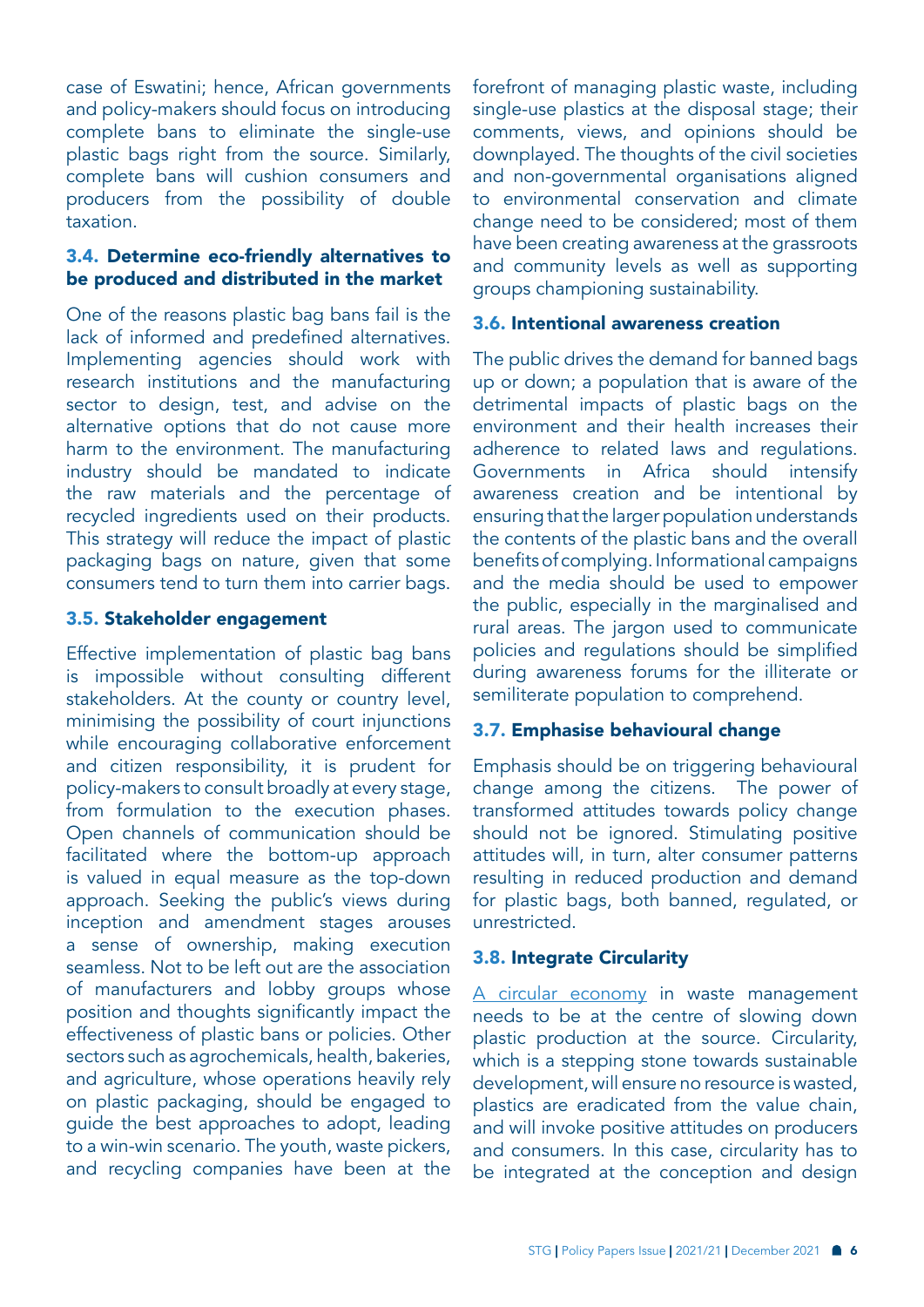stages. All manufacturing companies must change their prototypes and produce products that can be reused, recycled, or taken back to the factory for remanufacturing. To realise this, policy-makers in every country will have to develop extended producer responsibility (EPR) regulations and extend the responsibility to the consumers. The EPR should incorporate aspects such as take-back schemes under the sole responsibility of every manufacturer or through their agents. To achieve a comprehensive EPR, engaging representatives from diverse sectors is inevitable.

### 3.9. Design realistic goals

There is a need to design achievable policy goals within the social and economic frameworks of a nation. Policy-makers should revisit the bag bans and make amends on proposals that are too ambitious to realise the value of the prohibitions. The copy and paste culture should be abandoned and allow policies to be developed based on the actual state and ability of a country or region to attain

them on short and long-term trajectories.

## 4. CONCLUSION

Rwanda, despite being a small country, leads the way in addressing single-use plastic bags in the region. Emphasis on behavioural change and awareness creation through Umuganda strengthened the implementation of the ban in Rwanda; learning from this could improve enforcement quagmire evident in many countries. Total bans like in the case of Kenya where positive results have been recorded measures that need to be adopted continentwide.

Therefore, a systemic overhaul is required to address the barriers discussed in this policy brief and achieve the fundamental objective of the bag bans; if not, plastic pollution will not be fixed, exploitation of fossil fuels will continue, and the environment, biodiversity, and human health will suffer.